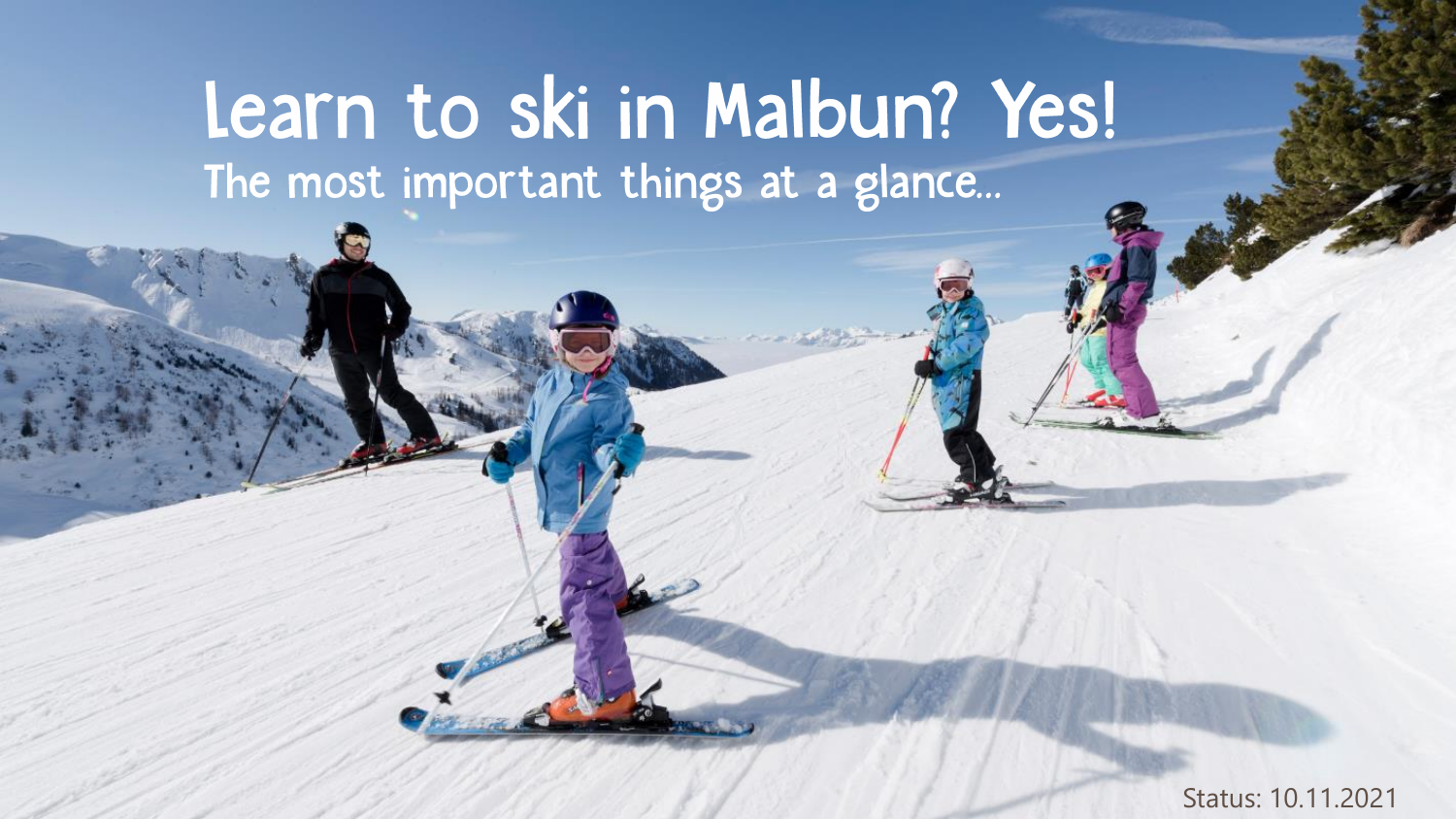### Facts about the Malbun ski area

Winter season 2021/2022

- Continuous operation from 18.12.2021 to 3.4.2022
- Hochegg chairlift: 8.30 a.m. to 4.00 p.m.
- Täli and Sareis chairlifts: 9.00 a.m. to 4.15 p.m.
- Snow escape and Malbi Park: 9.00 to 16.00 hrs
- Piste kilometres: 23, of which 11km easy, 10km medium and 2km difficult

Bergbahnen Malbun AG | Postfach 4034 | FL-9497 Triesenberg Tel. +423 265 40 00 | Fax +423 265 40 01 | [info@bergbahnen.li](mailto:info@bergbahnen.li)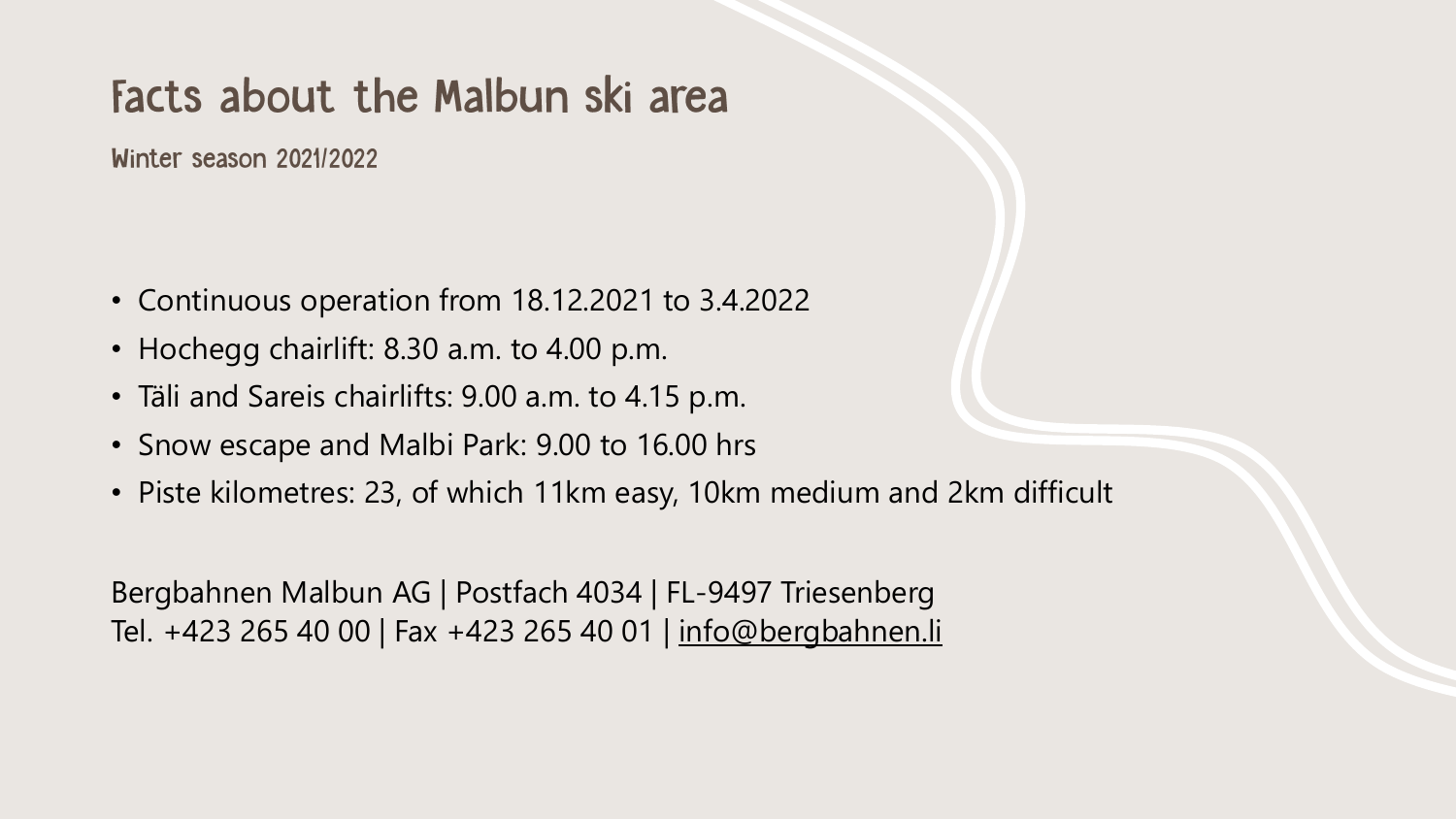## **Prices 2021/2022 in CHF**

|        | <b>Adults</b> | <b>Teenager/Seniors</b> | <b>Children</b> |
|--------|---------------|-------------------------|-----------------|
| 1 day  | $49. -$       | $38. -$                 | $30. -$         |
| 2 days | $95 -$        | $75. -$                 | $58. -$         |
| 3 days | $131 -$       | $103 -$                 | $76. -$         |
| 4 days | $158. -$      | $127 -$                 | $93 -$          |
| 5 days | $183 -$       | $141 -$                 | $96. -$         |
| 6 days | $206. -$      | $160 -$                 | 108.50          |
| 7 days | $225 -$       | $176 -$                 | 121.50          |

Outside the high season (7 to 21 January and 5 March to 3 April) hotel guests receive discounts for 2- and 6-day tickets.

|        | <b>Adults</b> | Teenager/Seniors | <b>Children</b> |
|--------|---------------|------------------|-----------------|
| 2 days | 80.-          | $6/ -$           | $50 -$          |
| 6 days | $165 -$       | $128 -$          | free $*$        |

\* Prerequisite is that at least one parent purchases a ski pass for the same period of time.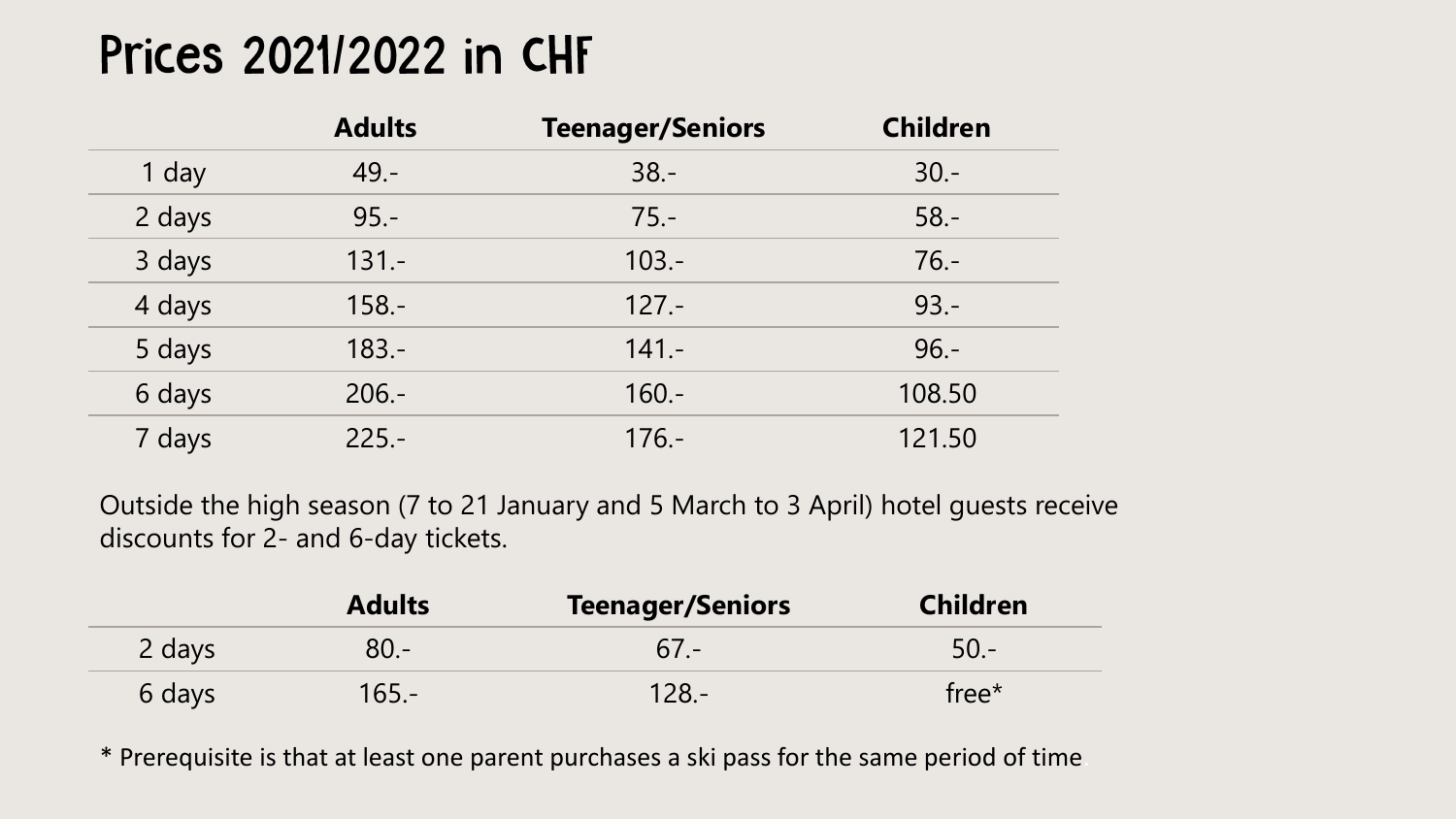## Ski courses

### Group lessons & Saturday classes

#### Windel-Wedel-Kurs

for 3 year old children Monday to Wednesday from 10.00 to 12.00 (mornings only). Meeting point: Monday, 9.45 am at Hotel Gorfion from CHF 60.-

#### **Beginners (Snow Kids Village)**

from 4 years Monday to Friday 10.00 a.m. to 12.00 p.m. and 2.00 p.m. to 4.00 p.m. (only whole days bookable, start compulsory on Monday) Meeting point: Monday, 9.45 am at Hotel Gorfion from CHF 120.-

#### Advanced (from Blue Prince)

from 4 years Monday to Friday 10.00 a.m. to 12.00 p.m. and 2.00 p.m. to 4.00 p.m. (only whole days can be booked, entry always possible) Meeting point: Monday 9.30 am at Malbipark from CHF 120.-

**At 12.00 all groups return to the Hotel Gorfion and meet there again at 14.00.**

### Contact/Booking & Location

#### **Schneesportschule Malbun AG**

Im Malbun 35 9497 Triesenberg, Malbun Tel. +423 263 97 70 [info@schneesportschule.li](mailto:info@schneesportschule.li) [schneesportschule.li](http://www.schneesportschule.li/)

Mailing address: Rotenbodenstrasse 17 9497 Triesenberg

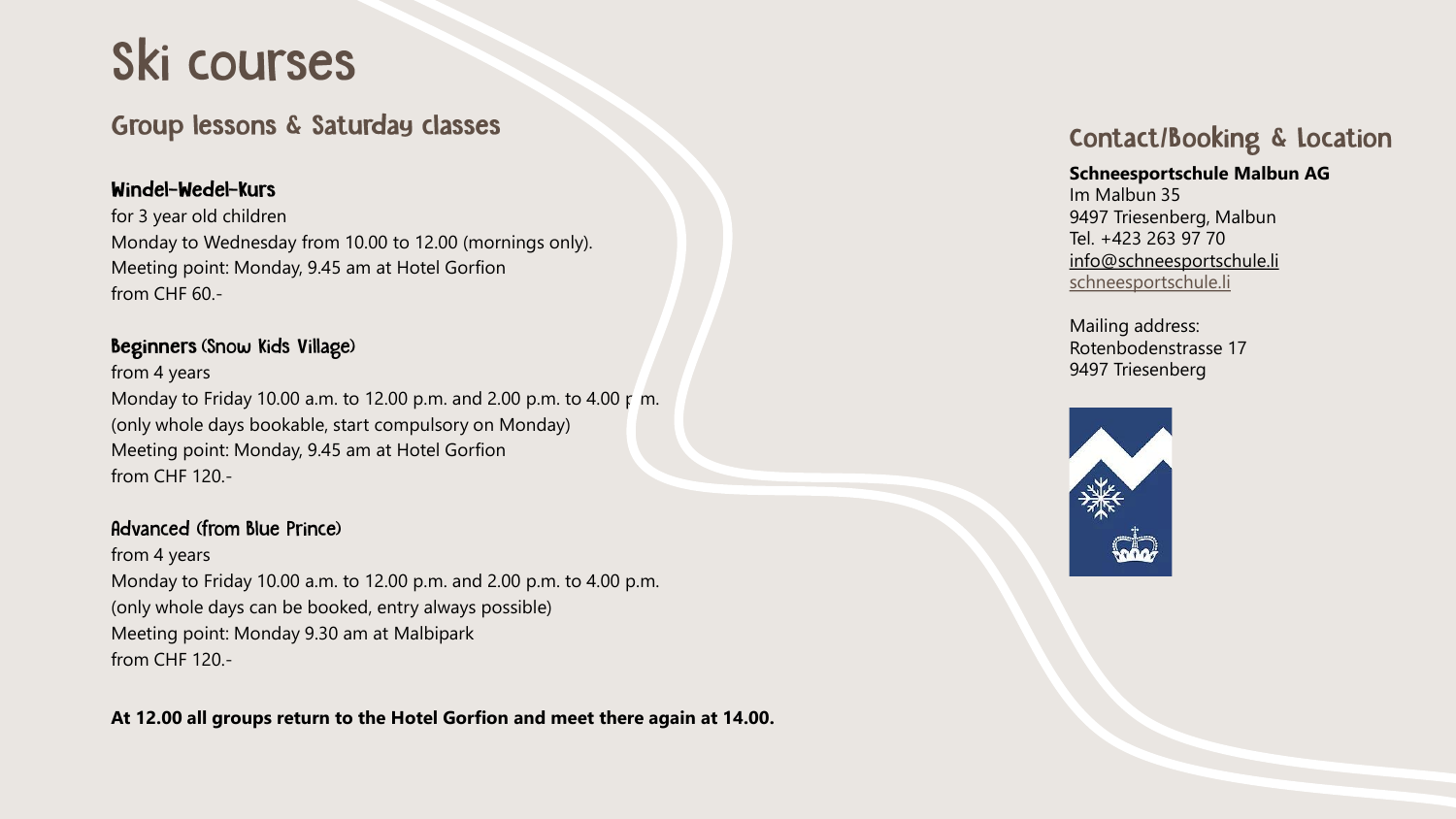## Half-day ski course

for small Gorfion guests

**More ski dwarves are needed on the slopes!** The slopes are right outside the Gorfion door for skiers of all ages. The children can hardly wait to dash out to the ski school and strap on their skis. No lugging around bulky ski equipment, no ski shuttle. Families can enjoy the snow right outside their front door. With our "More Ski Dwarfs" offer, you can enjoy even more skiing fun:

- 7 nights from Saturday, 8.1. or Sunday, 9.1.2022
- Valid for stays of 7 nights or more
- Free half-day ski course in cooperation with the snow sports school (2 hours per day) from Monday to Friday for ski beginners aged between 3 and 6 years old
- Free ski ticket for children born in 2015 or later
- Ski-in/ski-out directly in front of the hotel door
- With your Happy-Card number you save 5% on the room price
- Loving childcare from 0 years daily from 09.00 to 20.30 hours
- The 3/4 pension à la Gorfion guarantees more enjoyment
- All Gorfion inclusive services

### Offer/Booking

**Click here**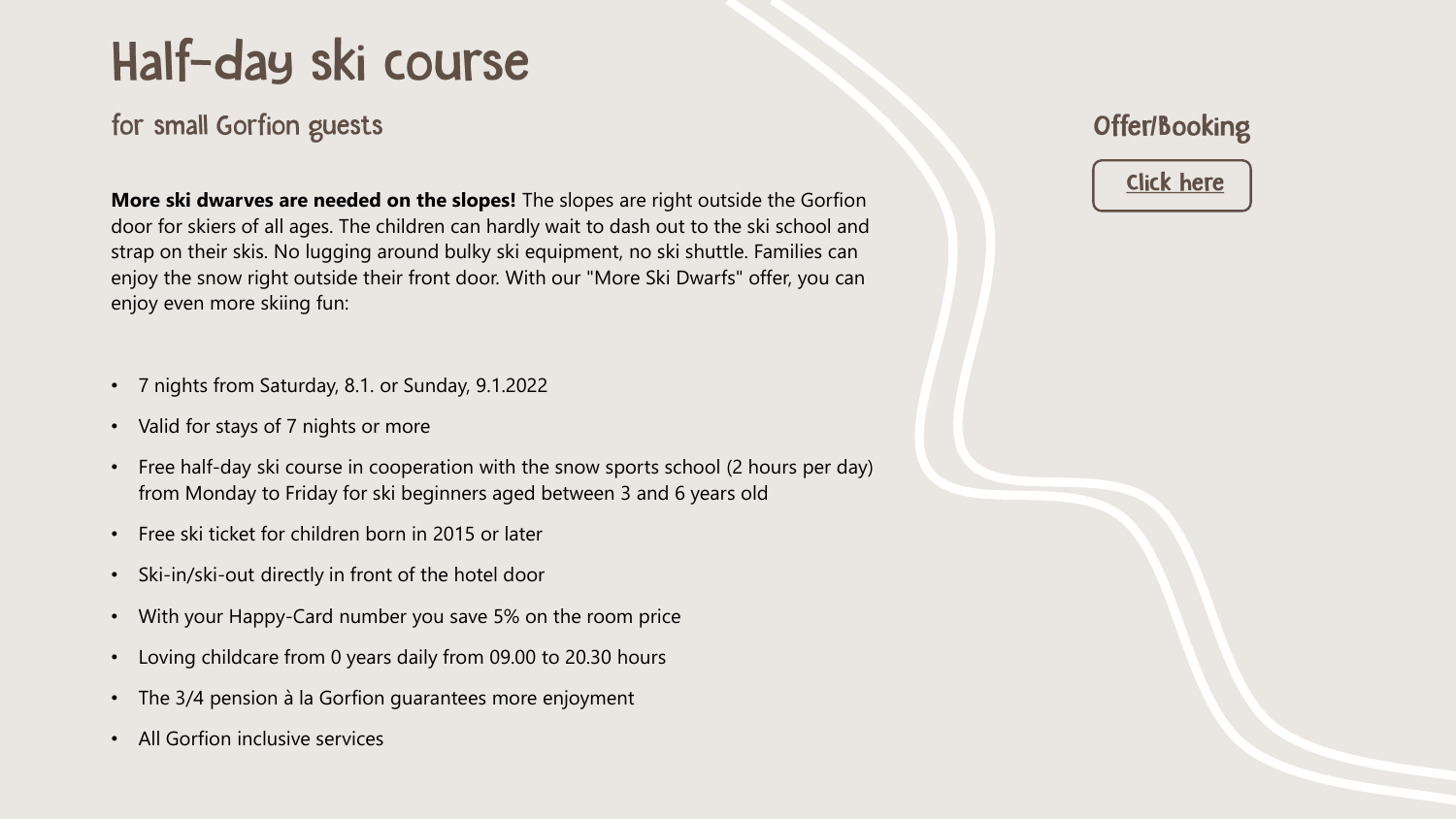## **Individual courses**

with Skicoach.li

Jessica Kressig is already known to many Malbun holidaymakers. The woman from Triesenberg has now set up her own business and offers individual, tailor-made ski courses:

- Private lessons for all ages
- Group lessons for all ages
- Lady's morning

### Contact/Booking & Location

Skicoach.li Rotenbodenstrasse 24, 9497 Triesenberg Tel. +41 79 667 35 81 [info@skicoach.li](mailto:info@skicoach.li) [skicoach.li](https://skicoach.li/)